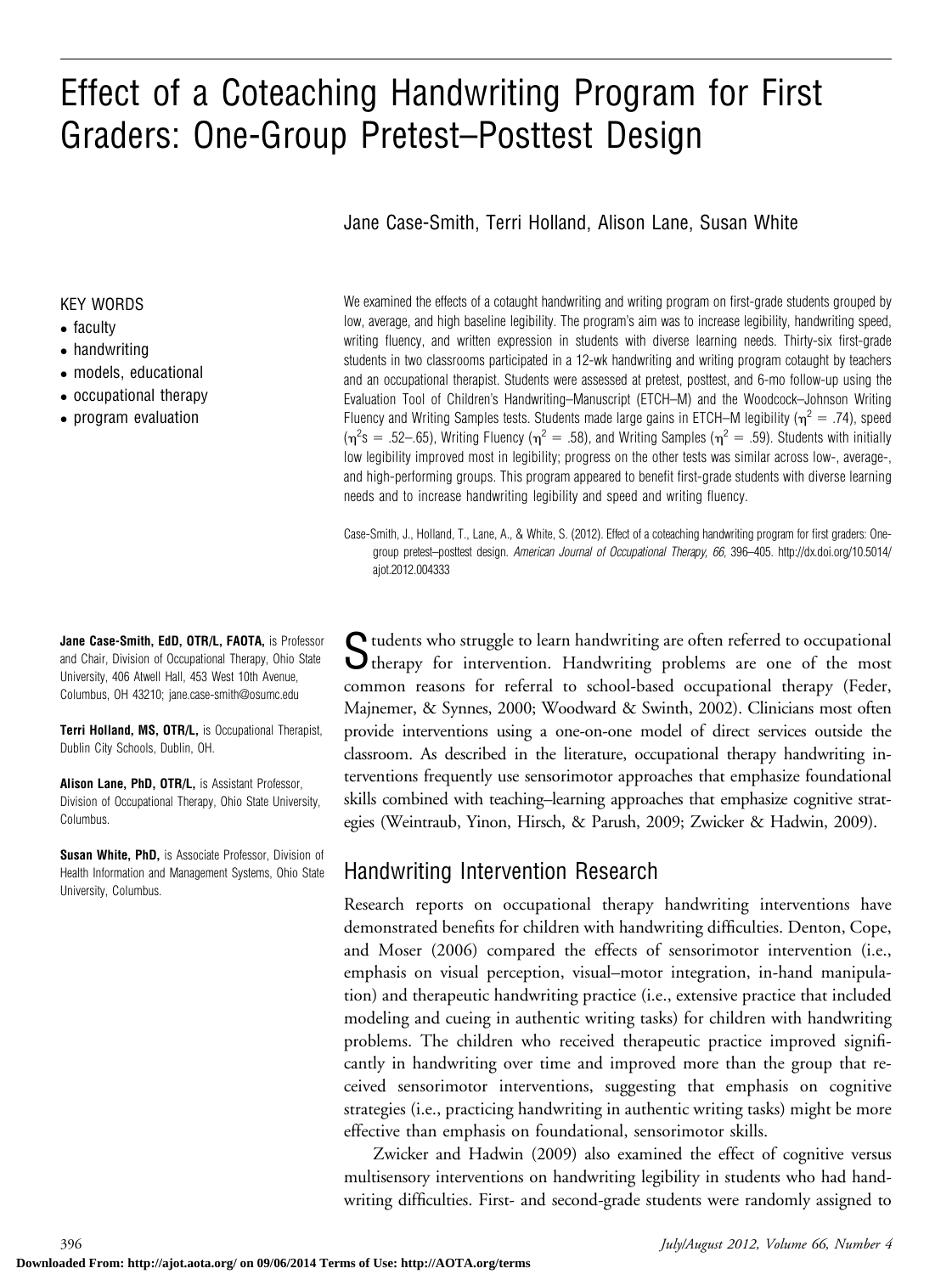one of three groups receiving (1) a cognitive intervention that was modeled on one by Graham, Harris, and Fink (2000) and included modeling, imitation, discussion, and practice; (2) a multisensory intervention that included tactile, kinesthetic, and visual strategies for learning letters; or (3) a control group. The individualized intervention was provided once per week for 10 wk. Using scores on the Evaluation Tool of Children's Handwriting–Manuscript (ETCH–M; Amundson, 1995), the first-grade students improved in handwriting legibility with or without intervention. The second-grade students improved more with the cognitive intervention than with the multisensory intervention.

In a third study that compared sensorimotor interventions with cognitive strategies, second- to fourth-grade students with handwriting difficulties were assigned to a sensorimotor, task-oriented (cognitive), or control group (Weintraub et al., 2009). The intervention program included eight 1-hr sessions in groups of 4–6 students. In the sensorimotor condition, students practiced writing with added kinesthetic, tactile, or auditory feedback. In the task-oriented condition, students practiced writing in authentic writing tasks with instructor feedback. Immediately postintervention, both intervention groups improved more than the control group; however, only the task-oriented group's improvement was significant. The children continued to improve after the formal intervention ended, and the differences between the two intervention groups were minimal. Weintraub and colleagues (2009) concluded that both interventions appeared to be beneficial and that the effects could be attributed to aspects of the two interventions that were similar (e.g., handwriting practice).

Other handwriting interventions developed and researched by educators have resulted in beneficial effects on elementary-age students with handwriting difficulties (Berninger et al., 1997; Graham & Harris, 2005; Graham et al., 2000; Harris, Graham, & Mason, 2006). These interventions, which often supplemented standard classroom instruction, focused on legibility, writing fluency, and composition. Therefore, these researchers placed the goal of handwriting in the context of writing. In Berninger et al. (1997), first-grade students at risk for handwriting difficulties were placed in tutorial groups that provided different types of handwriting interventions. The intervention that included visual cues for letter formation (arrows directing how to form the letter) combined with memory retrieval (the students wrote the letter without a model) was most effective. Graham and Harris (2005) administered a supplemental handwriting instruction to first-grade children at risk for handwriting problems.

Students who received the additional handwriting instruction improved more than did a control group in both handwriting and composition skills.

Although these interventions had positive effects, providing supplemental instruction, tutoring, or direct interventions outside the classroom may have certain negative consequences. For example, extra time spent on handwriting may detract from students' work in other academic areas, and supplemental instruction may not be a feasible model for school systems with limited resources.

# Inclusive Models of Handwriting Interventions

Classroom-embedded models for delivery of occupational therapy services have been developed to meet the mandate of inclusive education in the Individuals With Disabilities Education Act (Giangreco, 1986; Rainforth & York-Barr, 1997). In these models, the occupational therapist provides assessment and intervention in the classroom, allowing the student to remain in his or her natural context (Bazyk et al., 2009). Classroom-embedded services can result in optimal accommodations for students because they are developed and evaluated in the student's natural environment. Consultation is a classroom-based service in which the occupational therapist recommends teacherimplemented adaptations and accommodations for students with disabilities; it can include training the teacher in specific interventions to implement with a student (Sandler, 1997). Consultation models do not always result in ideal occupational therapist participation in services to the child; they can evolve into delegation of intervention implementation to the teacher with minimal participation of the occupational therapist. When students need ongoing assessment to plan and coordinate their program, other models of service delivery are needed (Case-Smith & Holland, 2009).

One model of inclusive intervention is coteaching, which usually consists of a general educator paired with a special education teacher or related services professional (e.g., occupational therapist, speech–language pathologist) providing instruction to a class. When an occupational therapist participates in coteaching, the teacher and therapist collaboratively plan, coordinate, implement, and evaluate the classroom instruction. As a partnership between the teacher and occupational therapist, coteaching involves jointly developing goals, making decisions about classroom management, planning instruction and interventions, and evaluating student performance (Beamish, Bryer, & Davies, 2010; Bessette, 2008; Gately & Gately, 2001). Although different models of coteaching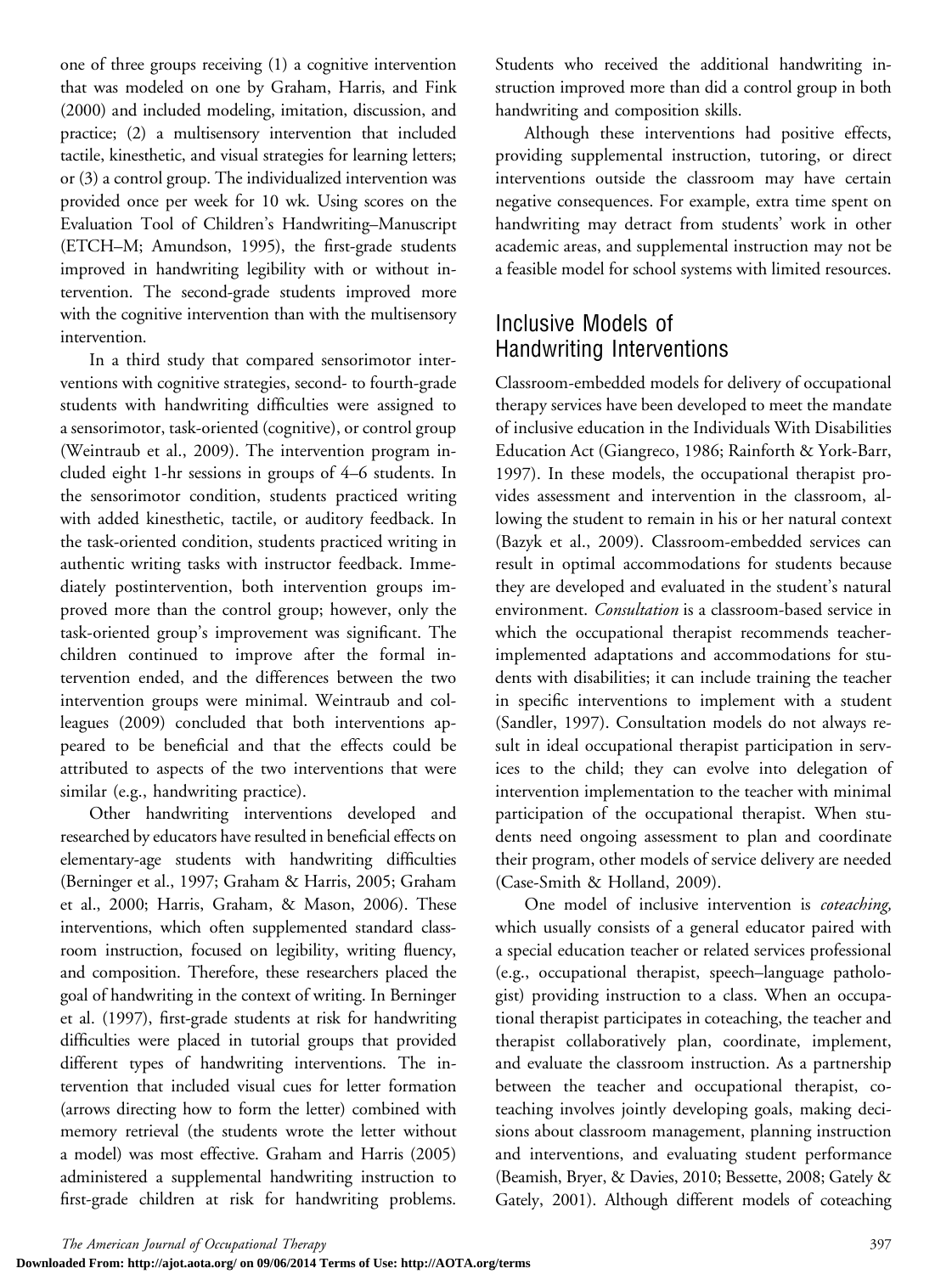have been proposed, most often the role of the related services professional is to support the traditional role of the general education teacher. In this role, the occupational therapist adapts the curriculum, modifies materials, and provides specific interventions to students. The goal of coteaching is to provide different areas of expertise that, when combined, enhance instruction for all students (Murawski & Dieker, 2004). With a well-honed partnership, coteaching can increase learning outcomes for all students while embedding accommodations for students with disabilities (Beamish et al., 2010).

# Research on Coteaching Models

Studies of coteaching across early childhood, elementary, and secondary settings reveal huge variability in how it is implemented and whether it is successful. In a review of 23 quantitative and qualitative studies of coteaching, Weiss and Lloyd (2002) identified that the important components of successful coteaching include the teacher's attitudes, sufficient planning time, voluntary participation, mutual respect, administrative support, and a shared philosophy of instruction. They also concluded that research on its efficacy was insufficient. Most of the research on coteaching has been qualitative and focused on understanding how this partnership works and the factors that seem to be associated with effectiveness.

Scruggs, Mastropieri, and McDuffie (2007) completed a systematic review of the qualitative research on coteaching. The goal of their metasynthesis was to integrate themes and insights from studies that represented virtually all qualitative research on coteaching to date. Their report described several benefits for students with and without disabilities. For example, the teacher and specialist partnership provides a social model of collaboration for students without disabilities, encouraging their cooperation with and support of other students, and students with disabilities receive additional attention and support in the classroom. As another form of cooperative learning, peer mediation and peer support have been successfully implemented in cotaught classrooms.

# Coteaching to Support At-Risk Students

In addition to services for students who have individualized education programs (IEPs), occupational therapists provide supports and develop accommodations for learners who struggle to learn the curriculum through Response to Intervention (RtI). In recent years, schools have established systems for identifying at-risk students who are struggling to learn but do not have an educational diagnosis or qualify for a special education program. The goal of RtI is to prevent academic failure and reduce the number of students who move into special education. The RtI model emphasizes proactive instruction and intervention, ongoing assessment, and data-based decision making (Murawski & Hughes, 2009). Occupational therapists serving on school teams can prevent the need for at-risk students to be provided with an IEP and to receive a more intensive level of service. The RtI model requires the same level of collaboration and interaction among school professionals as the IEP process. Partnerships in which the occupational therapist and teacher together collect data on student progress, review the data, and plan instruction with embedded interventions are needed for RtI models to effectively support at-risk learners.

We evaluated the effects of one such partnership, a handwriting and writing program called Write Start, that was cotaught by teachers and an occupational therapist and addressed handwriting legibility, handwriting speed, writing fluency, and written expression in first-grade students with diverse learning needs.

## Research Questions

The research questions were as follows:

- 1. Do students improve significantly in handwriting legibility, speed, writing fluency, and written expression immediately and at 6 mo following the Write Start program?
- 2. Do groups of students categorized by baseline handwriting legibility demonstrate differences in handwriting and writing progress immediately and at 6 mo following the Write Start program?

## Method

### Research Design

This prospective, one-group, pretest–posttest design compared the effects of a handwriting and writing program on three different levels of learners. Measures of handwriting and writing were administered at pretest, posttest, and 6-mo follow-up. Two first-grade classrooms in a midwestern U.S. city were selected to participate. This study was approved by the Ohio State University Institutional Review Board.

### Sample

Each of the two first-grade classrooms selected to participate had two or more students with IEPs. The parents were informed about the study at the start of the school year during student orientation and completed consent forms at the time of the teachers' initial assessment.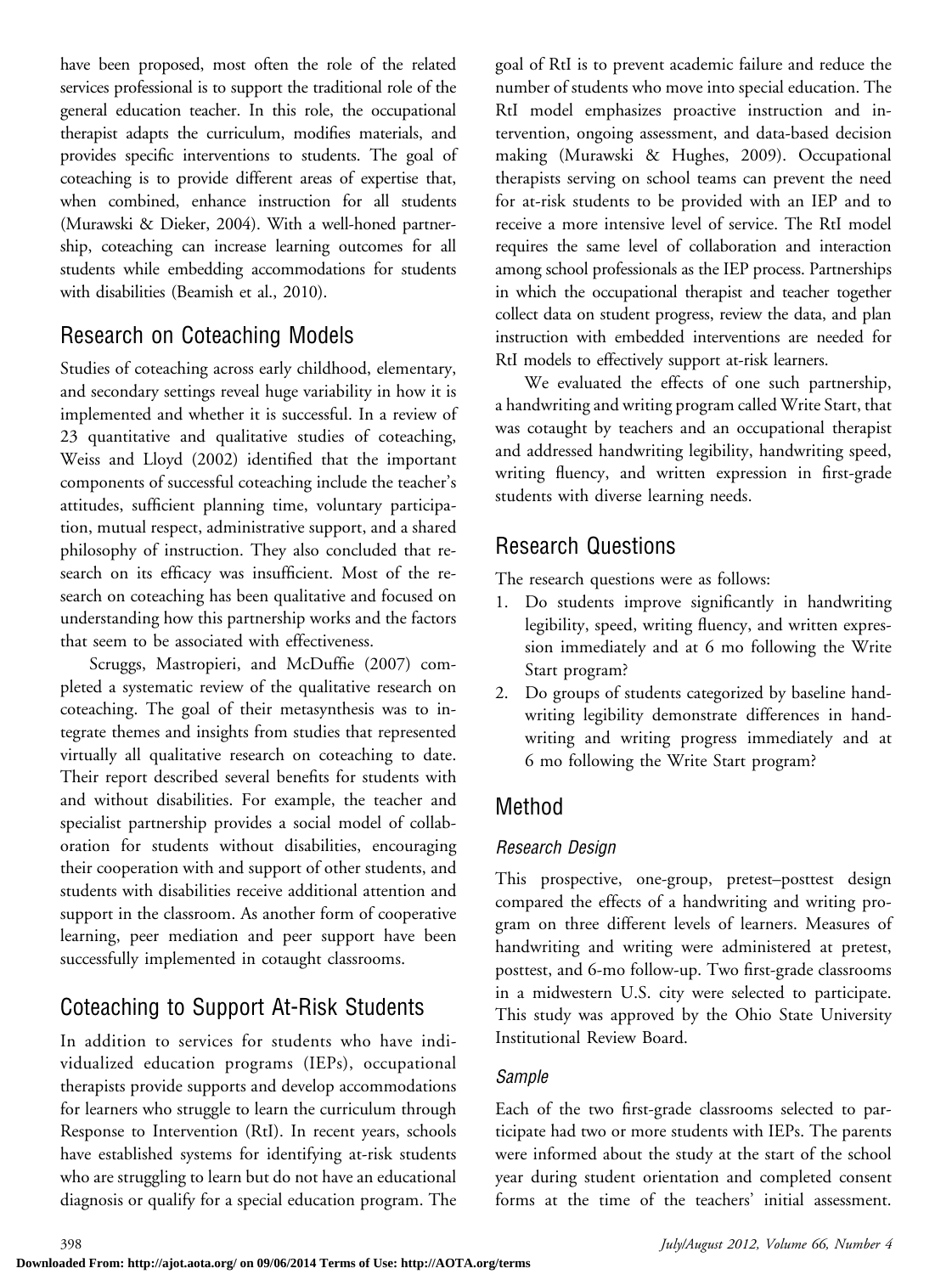Information about which students had IEPs and about their initial academic testing was provided by the teachers. A total of 39 students (21 boys, 18 girls) received permission to enter the study. The exclusion criteria for our sample were cognitive level on academic testing <70% or severe visual or hearing loss. One child with Down syndrome was excluded from the analysis because his cognitive level did not meet our criterion; however, this child participated in the program. Six students had IEPs, a proportion similar to those among students in the district and in the metropolitan area.

#### Write Start Intervention

An occupational therapist, classroom teacher, and intervention specialist implemented the Write Start program in the autumn of the first-grade year. The Write Start intervention had explicit goals to prevent handwriting problems and promote fluent writing in students of all ability levels using an evidence-based approach (see Case-Smith, Holland, & Bishop, 2011). The cotaught program involved 45-min sessions implemented twice a week for 12 wk (24 sessions total). Two types of coteaching station teaching and team teaching (Cook & Friend, 1995)—were implemented. In station teaching, the coteachers created and coordinated activities for small groups of students. High- and low-performing students were selected for each group (see Tanta, Deitz, White, & Billingsley, 2005). The students rotated through the different stations while the teachers and therapists managed their stations. In team teaching, the teacher and therapist alternated in delivering the instruction; they coordinated who led instruction on the basis of their expertise and the content.

Each week, the teachers and occupational therapist met to plan that week's handwriting and writing sessions for both classrooms. They first reviewed students' progress using handwriting samples from the previous week. After discussing individual and overall class performance, they selected activities and strategies for the coming week, including adaptations and supports for individual students. Examples of individualized adaptations and supports for writing included highlighted paper, pencil grips, threetone paper, raised-lined paper, and slant boards. Examples of accommodations for behavior included weights held in laps, sensory breaks, and additional adult cueing.

The first and second weekly sessions had a specific and consistent format. In Session 1, the occupational therapist instructed the students in writing two or three letters, and the students practiced each letter repeatedly. Using motor learning concepts, the teachers and occupational therapist modeled letter formation and provided simple, consistent verbal and visual cues and specific descriptive feedback during the students' practice. Then the students rotated in small groups to stations in which they participated in activities to promote (1) motor planning, sensory feedback, and manipulation; (2) visual–motor integration; and (3) memory of correct letter formation. Most of the activities used multisensory strategies for learning letter formation. Using strategies developed by Graham et al. (2000) and Harris et al. (2006), the teacher and occupational therapist asked students to evaluate their own work and promoted peer modeling and feedback by pairing students.

In Session 2, the therapist reviewed the letters that were taught in Session 1, the students copied a sentence as a writing sample, and then the students spent 20–30 min writing stories or an assignment. In the final period of Session 2, called the "writing workshop," the teacher gave mini-lessons on a writing convention or concept, the students were allowed periods of independent writing, the teacher and occupational therapist conferred with students about their writing, and the students were encouraged to share their writing with each other (e.g., read each others' writing in the "share chairs"; see Harris et al., 2006). The teacher emphasized good handwriting during the writing workshop using the terms introduced to the students during the handwriting instruction. At the end of the program, the students "published" their stories, necessitating that they edit their stories to make them readable to others.

#### Measures

Intervention Fidelity. A fidelity measure for the Write Start program was developed using the core principles to define expected therapist and teacher behaviors and child responses (Case-Smith, Holland, & Bishop, 2011). Each instructional element was scored as performance with complete consistency, partial consistency, or inconsistency. The reliability of the fidelity instrument was established the previous year (Case-Smith, Holland, & Bishop, 2011). Graduate assistants administered the fidelity measure in 18 of the 24 Write Start sessions. In addition, Jane Case-Smith interviewed the teachers and occupational therapist at the end of the program to gather qualitative data about their coteaching experience.

Evaluation Tool of Children's Handwriting–Manuscript. Handwriting legibility and speed were assessed using the ETCH–M. The analyzed ETCH–M sections included lower- and uppercase alphabet legibility and lower- and uppercase alphabet speed. Percentage scores were computed for number of legible letters when writing the alphabet. Speed scores were the number of seconds the child took to write the alphabet letters. The ETCH– M demonstrated fair test–retest reliability for letter legibility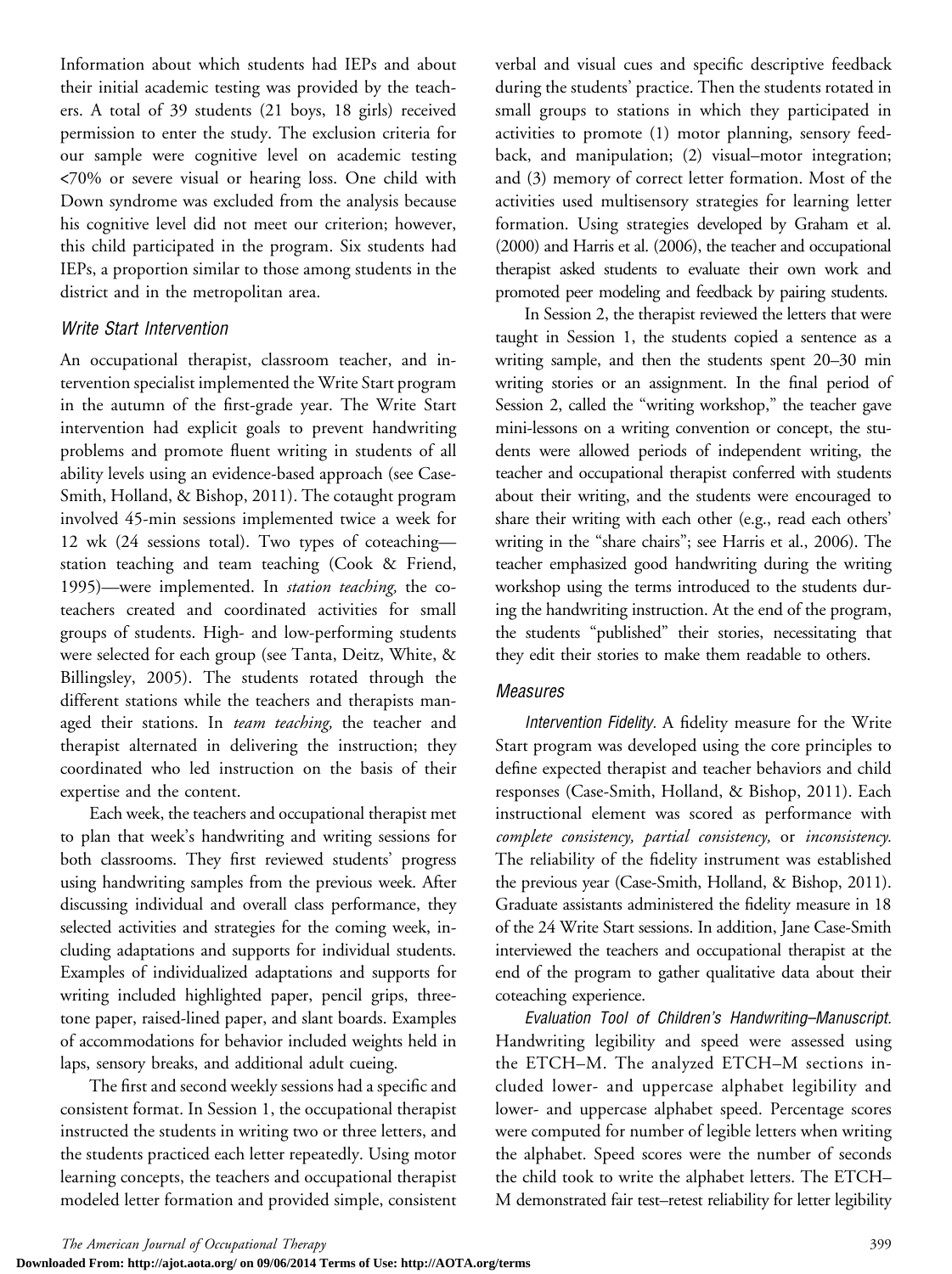$(r = .77)$  and word legibility  $(r = .71)$  when first- and second-grade students were tested 1 wk apart (Diekema, Deitz, & Amundson, 1998). Feder, Majnemer, Bourbonnais, Blayney, and Morin (2007) examined the validity of the ETCH–M and found that teachers' ratings of handwriting correlated with ETCH–M scores.

Graduate research assistants administered the ETCH– M individually to students. After students completed the test's writing samples, the ETCH–M protocols were copied and blinded for scoring. Using the manual's criteria, two evaluators independently scored each ETCH– M, and the scores were then compared to determine the final legibility percentages.

Woodcock–Johnson Fluency and Writing Samples. Writing performance was measured using the Writing Fluency and Writing Samples subtests of the Woodcock– Johnson III Tests of Achievement (WJIII; McGrew, Schrank, & Woodcock, 2007; Woodcock, McGrew, & Mather, 2007). The WJIII is a widely used, well-developed test of academic achievement that was recently normed on a sample of 8,782 participants. Reliability for Writing Fluency and for Writing Samples is  $r = .89$  for 6-yr-olds. Interrater reliability of the Writing Samples subtest (unchanged from the revised to the third edition) was .90 for the standardization sample (McGrew et al., 2007).

In the Writing Fluency test, students were instructed to compose sentences from three words written beside a picture. The test requires minimal idea generation, but the child must link words in a complete sentence under a time constraint. Students who did not produce three grammatical sentences within 2 min were told to stop. Those who produced three grammatical sentences were allowed to continue for 7 min. One point was awarded for each grammatical sentence using all the written words without modification. In the Writing Samples test, the student wrote a meaningful sentence for a given purpose (a picture). The test requires retrieval of word meaning and syntactic information. The Writing Samples test, compared with the Writing Fluency test, is a more distal outcome of the Write Start program. Each completed form was blinded for scoring. Raw scores were used in the analysis.

The students were evaluated three times—at baseline, 1 wk, and 6 mo after the intervention. Graduate research assistants evaluated the students individually in a quiet space. The evaluators were blinded to time and group when scoring the pre- and posttests; they were blinded to group only when scoring the follow-up tests.

#### Procedures

We grouped the students by initial legibility level using their pretest ETCH–M lowercase alphabet legibility score. We also checked this score using their first handwriting sample score to ensure that the ETCH–M was an accurate representation of the students' handwriting performance. The groups were defined as follows: low performing, <50% legibility; average performing, 50%–80% legibility; and high performing, >80% legibility. The characteristics of each group are presented in Table 1.

#### Data Analysis

We compared the pretest, posttest, and follow-up scores for the three groups and three time points using repeatedmeasures analysis of variance (ANOVA). A Greenhouse– Geisser adjustment was applied to the degrees of freedom for the ANOVA when Mauchly's Test of Sphericity (Portney & Watkins, 2009) was significant at the .05 level. A Bonferroni adjustment was made for multiple comparisons within the two categories of outcomes measures (four ETCH–M measures and two WJIII raw scores). The difference in scores from pre- to posttraining and posttraining to follow-up was tested for group differences using a one-way ANOVA. Post hoc pairwise comparisons of the groups via Tukey's method were completed for the tests that demonstrated significant differences (Group  $\times$  Time). All analyses were performed using IBM SPSS Statistics (Version 19.0; IBM Corporation, Somers, NY).

| Table 1. Handwriting Scores on the Evaluation Tool of Children's |
|------------------------------------------------------------------|
| Handwriting-Manuscript, by Baseline Legibility Level             |

|                                  | Group, <i>M (SD)</i> |                                        |                       |                       |                    |             |
|----------------------------------|----------------------|----------------------------------------|-----------------------|-----------------------|--------------------|-------------|
| Subscale and Time                | Low<br>Performing    |                                        | Average<br>Performing |                       | High<br>Performing |             |
| Lowercase alphabet legibility, % |                      |                                        |                       |                       |                    |             |
| Pretest                          | 41.5                 | (4.0)                                  | 59.1                  | (3.4)                 | 85.9               | (4.2)       |
| Posttest                         | 76.5                 | (2.6)                                  | 88.3                  | (2.2)                 | 97.3               | (2.7)       |
| Follow-up                        | 78.5                 | (2.9)                                  | 88.9                  | (2.5)                 | 98.4               | (3.0)       |
| Lowercase alphabet speed, s      |                      |                                        |                       |                       |                    |             |
| Pretest                          |                      | 208.0 (29.1) 255.1 (24.9) 148.5 (30.5) |                       |                       |                    |             |
| Posttest                         | 111.1                | (9.8)                                  |                       | 92.5 (8.4)            |                    | 61.5(10.3)  |
| Follow-up                        |                      | 97.8 (10.2) 83.7 (8.7)                 |                       |                       |                    | 61.2(10.7)  |
| Uppercase alphabet legibility, % |                      |                                        |                       |                       |                    |             |
| Pretest                          | 51.5                 | (5.3)                                  | 75.3                  | (4.5)                 | 88.6               | (5.5)       |
| Posttest                         | 65.5                 | (4.4)                                  | 76.4                  | (3.8)                 | 90.0               | (4.6)       |
| Follow-up                        | 69.7                 | (4.1)                                  | 85.6                  | (3.5)                 | 93.7               | (4.3)       |
| Uppercase alphabet speed, s      |                      |                                        |                       |                       |                    |             |
| Pretest                          |                      | 210.0 (29.1) 203.7 (24.9) 171.5 (30.5) |                       |                       |                    |             |
| Posttest                         |                      | 120.9 (12.7) 113.5 (10.9) 92.8 (13.3)  |                       |                       |                    |             |
| Follow-up                        | 101.8                |                                        |                       | $(9.8)$ 100.3 $(8.4)$ |                    | 81.4 (10.2) |

Note. Students were grouped on the basis of baseline handwriting legibility level as follows: low-performing group, <50% legibility; average-performing group, 50%–80% legibility; and high-performing group, >80% legibility.  $M =$ mean,  $SD =$  standard deviation.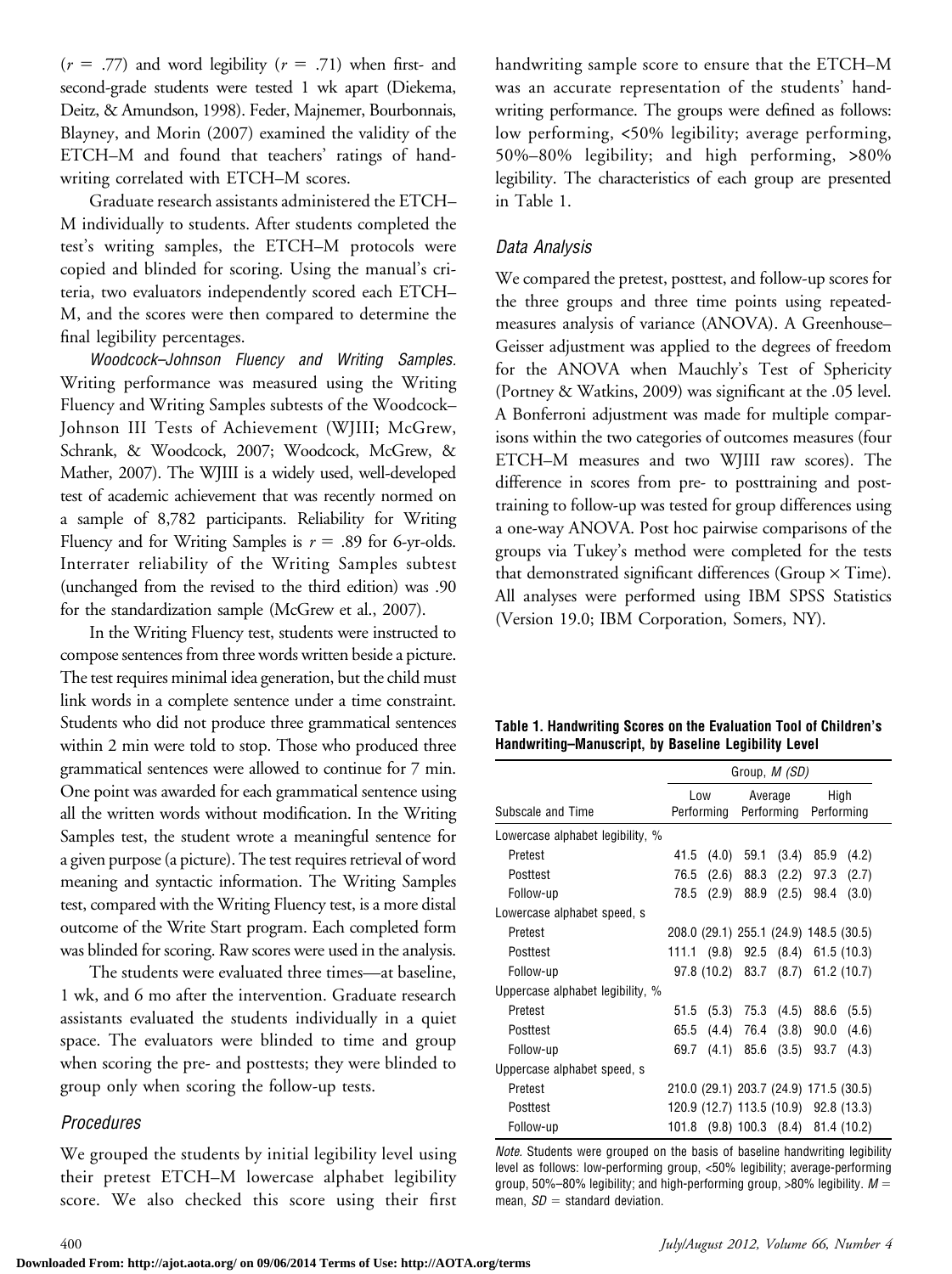### Findings

Two students moved during the school year; therefore, 36 students (mean age =  $77.4$  mo; range =  $72-88$  mo) were included in the final analysis. The groups, as defined by pretest scores, were composed as follows:

- Low-performing group (<50% legibility), 11 students (9 boys, 2 girls; 3 with IEPs)
- Average-performing group (50%–80% legibility), 15 students (8 boys, 7 girls; 1 with an IEP)
- High-performing group (>80% legibility), 10 students (2 boys, 8 girls; 1 with an IEP).

### Intervention Fidelity

Intervention fidelity was very high and was similar across the two classrooms. For a sample of 18 sessions, the protocol was implemented with 93.5% complete consistency for Classroom 1 and 94% complete consistency for Classroom 2. Student participation was also consistent, and the evaluators judged the students to be highly engaged during the sessions. Data from the interview with the teachers and occupational therapist were used to assist in interpreting the findings (see Discussion).

### Handwriting Legibility and Speed

Because the Write Start program taught the student lowercase letters, our analysis focused on lowercase alphabet legibility. As a group, the students improved by 27 percentage points in lowercase handwriting legibility (from 62% legibility to 89% legibility), and this improvement was highly significant,  $F(2, 66) = 95.9$ ,  $p <$ .001,  $\eta^2$  = .74. They also improved significantly in handwriting speed for writing the lowercase alphabet; the mean speed decreased by 122 s, from 203.9 s to 80.9 s, F  $(2, 66) = 52.1, p < .001, \eta^2 = .61$ . In the uppercase alphabet, the students also made significant progress in legibility,  $F(2, 66) = 6.7$ ,  $p = .002$ ,  $\eta^2 = .17$ , improving by 11.2 percentage points, and in speed,  $F(2, 66) = 31.2$ ,  $p < .001$ ,  $\eta^2 = .49$ , improving by 97.1 s. Uppercase alphabet was not emphasized in the program, and it is not surprising that the improvement was less substantial (see Table 1).

### Writing Fluency and Written Expression

The students also made significant gains in writing fluency and written expression (Table 2). For all students, mean scores for Writing Fluency improved by 6.7 points, from 1.2 to 7.9, a significant gain,  $F(2, 66) = 45.6, p < .001$ ,  $\eta^2$  = .58. Writing Samples, a measure of written expression, was considered to be an indirect outcome of the Write Start program because writing ability was not the

The American Journal of Occupational Therapy 401

**Downloaded From: http://ajot.aota.org/ on 09/06/2014 Terms of Use: http://AOTA.org/terms**

emphasis of the program. Writing Samples mean scores improved significantly from pretest (7.6) to follow-up (10.7),  $F(2, 66) = 46.9, p < .001, \eta^2 = .59$ .

#### Differences in Performance Among Students Grouped by Baseline Legibility

When the students were grouped by baseline legibility, they differed in lowercase alphabet legibility from pretest to follow-up, demonstrating an interaction effect for Time and Group,  $F(4, 66) = 6.79$ ,  $p < .001$ . The differences in pretest, posttest, and follow-up lowercase legibility were analyzed using Tukey's post hoc pairwise group comparisons. The low-performing group showed significantly more improvement than the high-performing group ( $p$  < .001), and the average-performing group showed significantly more improvement than the high-performing group ( $p = .002$ ). The low- and average-performing groups did not exhibit different levels of improvement. Figure 1 displays group mean scores across time points.

Thus, more substantial improvement was seen in the low-performing group (37% improvement in legibility) than in the high-performing group (13% improvement). The average-performing group also made significantly more improvement in lowercase legibility (30%) compared with the high-performing group. This difference in amount of improvement is attributable both to a ceiling effect for the high-performing group and to the highly significant gains by the two lower performing groups. Group  $\times$  Time interaction was not significant for lowercase alphabet speed,  $F(4, 66) = 2.4$ ,  $p = .086$ ; uppercase alphabet legibility,  $F(4, 66) = 1.2$ ,  $p = .304$ ; or uppercase alphabet speed,  $F(4, 66) = 0.07$ ,  $p = .960$ ), indicating the gains were similar across groups.

Table 2. Writing Fluency and Writing Samples Scores on the Woodcock–Johnson III Tests of Achievement, by Baseline Legibility Level

|                            | Group, <i>M (SD)</i> |                       |                    |  |  |  |
|----------------------------|----------------------|-----------------------|--------------------|--|--|--|
| Subtest and Time           | Low<br>Performina    | Average<br>Performing | High<br>Performing |  |  |  |
| Writing Fluency raw scores |                      |                       |                    |  |  |  |
| Pretest                    | 0.2(0.5)             | 0.9(0.4)              | 2.5(0.6)           |  |  |  |
| Posttest                   | 2.1(1.3)             | 5.3(1.1)              | 5.9(1.4)           |  |  |  |
| Follow-up                  | 3.8(1.3)             | 8.5(1.1)              | 11.3(1.4)          |  |  |  |
| Writing Samples raw scores |                      |                       |                    |  |  |  |
| Pretest                    | 5.4(0.6)             | 7.3(0.5)              | 10.2(0.6)          |  |  |  |
| Posttest                   | 8.0(0.5)             | 8.9(0.5)              | 11.3(0.6)          |  |  |  |
| Follow-up                  | 9.9(0.5)             | 10.5(0.4)             | 11.7(0.5)          |  |  |  |

Note. Students were grouped on the basis of baseline handwriting legibility level as follows: low-performing group, <50% legibility; average-performing group, 50%–80% legibility; and high-performing group, >80% legibility.  $M =$ mean,  $SD =$  standard deviation.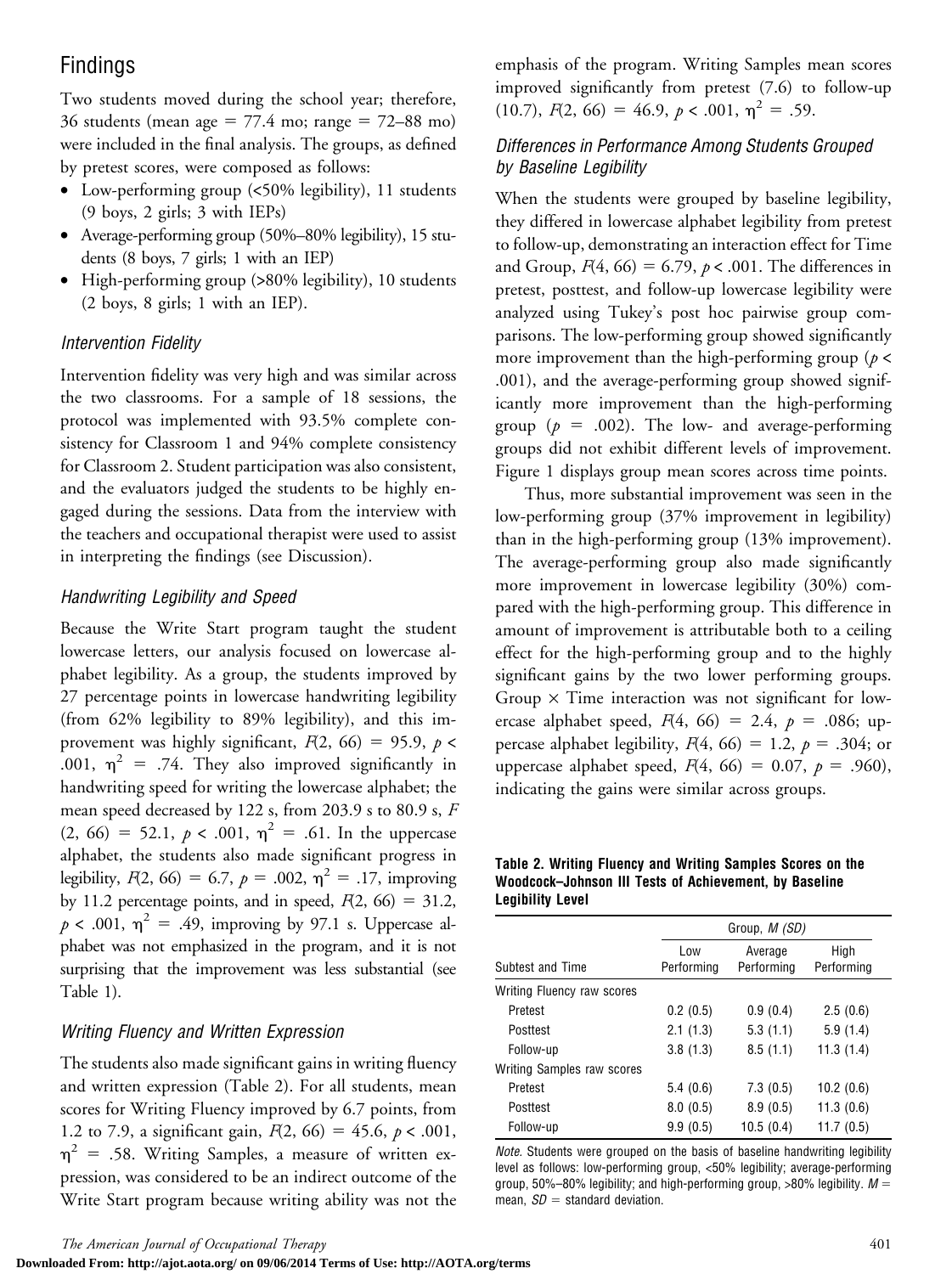

Figure 1. Mean lowercase alphabet legibility scores on the Evaluation Tool of Children's Handwriting–Manuscript. Time  $1 =$  preintervention; Time  $2 =$  postintervention; Time  $3 =$  follow-up.

Differences in progress by group approached significance when Writing Fluency raw scores were compared,  $F(4, 66) = 2.7, p = .041$ . The low-performing group improved by 3.6 points, the average-performing group by 7.6 points, and the high-performing group by 8.8 points. Figure 2 suggests that the average- and high-performing groups made more progress than the low-performing group; however, applying Bonferroni correction ( $p < .025$ ), the difference was not significant. Writing Sample scores did not differ in Group  $\times$  Time comparisons; the interaction for Group  $\times$  Time was not significant,  $F(2, 66) = 1.4$ ,  $p =$ .230. The high-performing group improved by only 1.6 points, suggesting a ceiling effect; 6 students in the highperforming group scored the highest raw score (12) for Writing Samples at both posttest and follow-up.

### **Discussion**

This study examined the progress made when a diverse set of learners, including students who struggled with handwriting, participated in a cotaught handwriting and writing program. Although inclusive services embedded in the classroom have been advocated (Odom & Wolery, 2003), the research on inclusive occupational therapy



Figure 2. Mean Writing Fluency scores on the Woodcock–Johnson III Tests of Achievement. Time  $1 =$  preintervention; Time  $2 =$ postintervention; Time  $3 =$  follow-up.

services is minimal (e.g., Bazyk et al., 2009). Research on handwriting interventions has examined the effects of one-on-one (Graham, Harris, & Mason, 2005; Zwicker & Hadwin, 2009) and small-group (Berninger et al., 1997; Weintraub et al., 2009) models. We implemented the Write Start program with the entire first-grade class, embedding additional supports and accommodations into each session. In this classroom-embedded model, we used station teaching, repeated practice, frequent and immediate adult feedback, self-evaluation, and peer modeling and support. These methods allowed the occupational therapist and teachers to meet the needs of individual students and to accommodate different learning styles.

Giangreco (2007) described a multiple-level curriculum in which teachers modified the curriculum to enable students with disabilities to participate in the regular classroom. The components of this multiple-level curriculum include instruction planning specifically to meet different learning needs, shared activities to foster peer modeling and support, and individualized activities for students with disabilities. Providing a multiple-level curriculum requires a team that consistently reviews students' progress and plans specific modifications to the curriculum and classroom activities (Giangreco, 2007).

Coteaching provides a structure for ongoing collaboration between teachers and therapists to review student progress and plan instruction (Cook & Friend, 1995). We evaluated the feasibility and effectiveness of a cotaught handwriting and writing program. The fidelity of the program was high, suggesting its feasibility. Our model of coteaching required an hour a week to review students' progress and plan the sessions. The importance of this planning meeting is documented in the literature (Scruggs et al., 2007) and seemed to be essential to the success of the program.

The teachers and occupational therapist were enthusiastic about the model and revealed in the final interview that coteaching required flexibility, willingness to partner, openness to others' ideas, and time to plan. When asked about the benefits of the model, the teachers and occupational therapist noted that students received more attention and individualized instruction, interventions were easy to implement and monitor, and students learned about collaboration and cooperation from the modeling of the teachers and occupational therapist. The teachers and occupational therapist also reported that they gained skills from working together. In particular, the teachers learned strategies for teaching handwriting, and the occupational therapist learned about the first-grade curriculum and behavioral management of a classroom. Compared with traditional instruction, the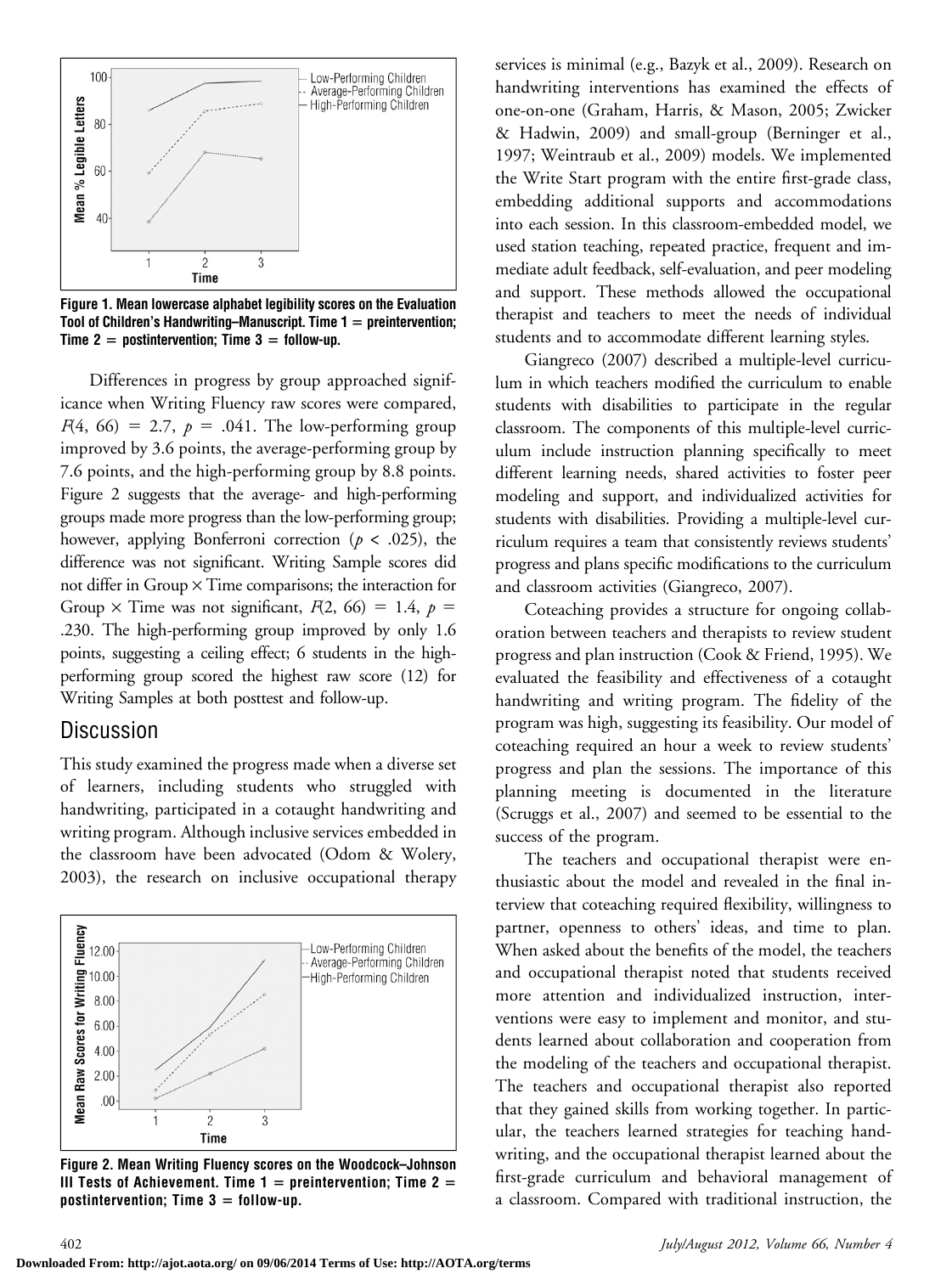teachers who participated in Write Start felt that the handwriting goals were generalized more readily into the classroom instruction and that handwriting instruction was better integrated into the writing curriculum.

The goal of this study was to develop and evaluate a model of service delivery that would enable occupational therapists to provide services to at-risk and struggling students before they were placed on IEPs and referred for occupational therapy services. A substantial proportion of students struggle with handwriting (Cahill, 2009; Graham et al., 2008) and can benefit from additional supports but have no or limited access to occupational therapy services. To determine the effect of the Write Start program on children who were struggling with handwriting or had illegible handwriting, we compared the progress of low-, average-, and high-performing students as determined by baseline legibility. Students with low initial handwriting legibility scores made the greatest progress, improving 34.6% in 12 wk. In a similar study, Zwicker and Hadwin (2009) reported that the students in their handwriting interventions improved just over 14% in 10 wk. In a study by Case-Smith (2002), the students improved 14% in legibility following 9 mo of regular occupational therapy services. The low-performing group's gains in the current study were relatively substantial and were retained at year-end testing.

The second primary variable of interest was writing fluency; our hypothesis was that once handwriting is automatic, students develop fluency and can focus on content and composition. Fluency was measured using lowercase alphabet speed and the Writing Fluency scale. These scores improved substantially for students at all performance levels. Handwriting speed improved 87.3 s for the high-performing group and 110.2 s for the lowperforming group. The average-performing group improved 171.4 s for writing the alphabet, which, combined with their follow-up legibility scores (89%), indicates that they had become functional handwriters. All groups improved in writing fluency, making substantial gains in the follow-up period. Their improvement after the program ended suggests that the students' handwriting had become automatic, allowing them to focus on writing and mastering writing fluency.

Students of all performance levels seemed to benefit from the Write Start program. The students who initially were struggling in handwriting improved the most in legibility, and the students who initially had good legibility made substantial gains in writing fluency. Therefore, the program was able to meet the needs of diverse learners in the natural context of the first-grade classroom. Although the model required three adults, including an occupational

therapist, it is probable that the same amount of time would be needed for the teacher to provide handwriting instruction to the class and for the occupational therapist to provide individualized services to children with poor handwriting.

# Limitations

This study's limitations include the small sample size, lack of a control group, and partial blinding. Two firstgrade classrooms in a suburban school district were included; broader representation of socioeconomic levels would improve generalizability of the findings. This study did not use a comparison group but focused on comparing students at different ability levels who participated in the same program. Evaluation was only partially blinded (i.e., blinded at the time of scoring but not at test administration). The ETCH–M handwriting samples were independently scored by two raters to improve scoring accuracy.

# Implications for Occupational Therapy Practice

The results of this study have the following implications for occupational therapy practice:

- Handwriting instruction for first-grade students that includes adult modeling of letter formation, use of consistent visual and verbal cues, repeated practice with immediate adult feedback, peer modeling and support, and self-evaluation results in significant gains in legibility, speed, and fluency.
- Integrating occupational therapy handwriting interventions into the classroom using a coteaching model allows students with poor handwriting to receive services while remaining in their learning environment and promotes handwriting performance among all students.
- First-grade students across ability levels may benefit when coteaching teams of occupational therapists and teachers collaboratively plan and implement handwriting instruction that is linked to students' writing instruction.

# Conclusion

The first-grade students who participated in the Write Start cotaught handwriting and writing program with classroom-embedded occupational therapy services made significant progress in handwriting legibility, speed, and writing fluency that was retained at 6-mo follow-up. Students who demonstrated low baseline legibility made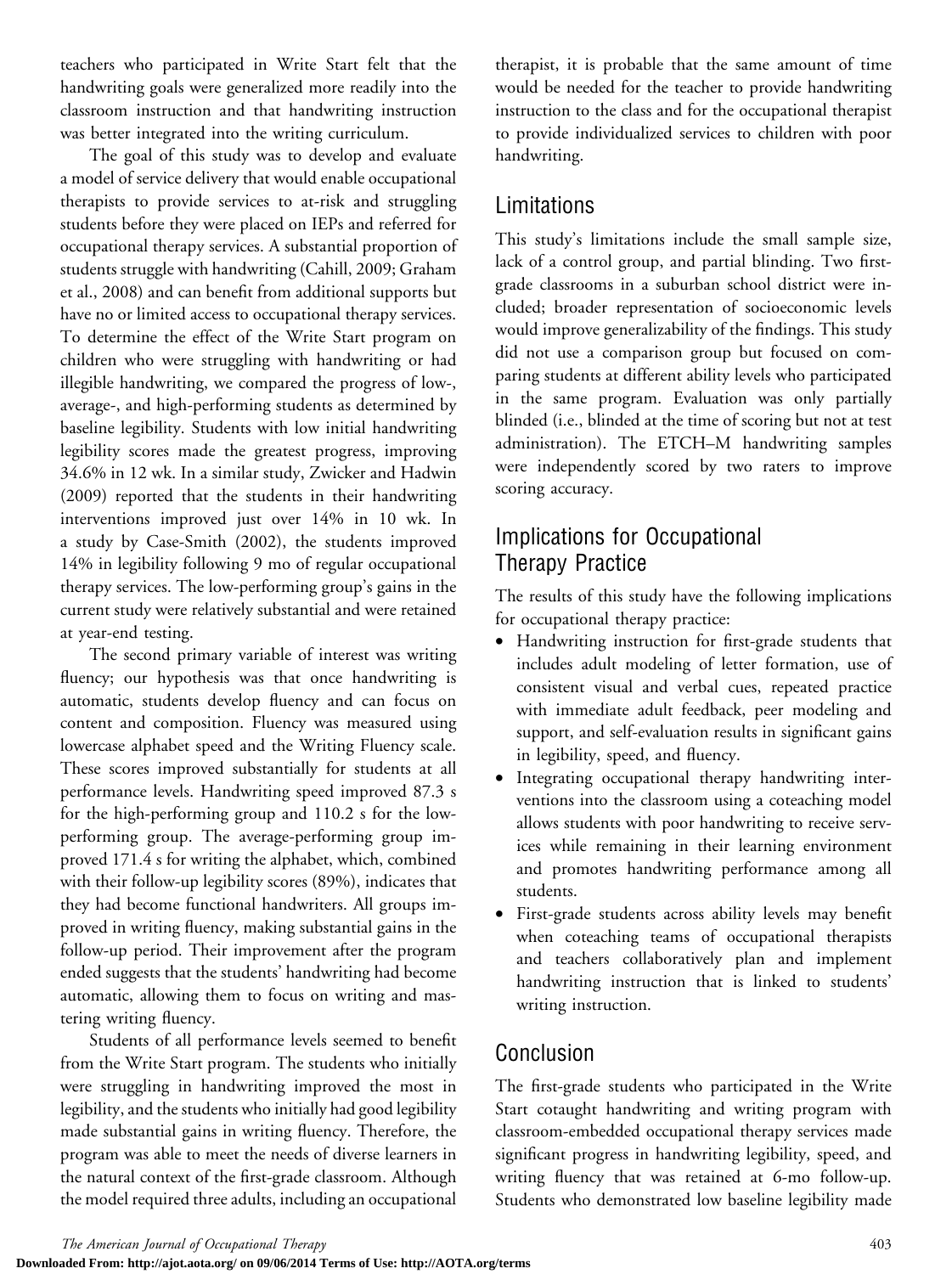progress in handwriting and writing similar to that of students who demonstrated high baseline legibility.

As a model for inclusive, classroom-embedded occupational therapy services, Write Start appears to benefit students at risk for handwriting and writing problems and may prevent later handwriting problems. By supporting the development of writing fluency, this model enhances young children's literacy competency.  $\blacktriangle$ 

### Acknowledgments

We thank Nate Kelly, Anne Murphy, and Sandy Odenweller for their guidance in developing the Write Start program and their participation in the program. We also acknowledge the participation of our graduate students, Rachel Bradshaw and Olivia Hazen. We appreciate the support of the Dublin City School District in partnering with the Ohio State University to implement the study. This study was funded by the Institute for Educational Sciences, Special Education Research Grant R324A090004.

# References

- Amundson, S. J. (1995). Evaluation Tool of Children's Handwriting. Homer, AK: O.T. Kids.
- Bazyk, S., Michaud, P., Goodman, G., Papp, P., Hawkins, E., & Welch, M. A. (2009). Integrating occupational therapy services in a kindergarten curriculum: A look at the outcomes. American Journal of Occupational Therapy, 63, 160–171. http://dx.doi.org/10.5014/ajot.63.2.160
- Beamish, W., Bryer, F., & Davies, M. (2010). Teacher reflections on co-teaching a unit of work. International Journal of Whole Schooling, 2, 3–18.
- Berninger, V. W., Vaughan, K. B., Abbott, R. D., Rogan, L. W., Brooks, A., Reed, E., et al. (1997). Treatment of handwriting problems in beginning writers: Transfer from handwriting to composition. Journal of Educational Psychology, 89, 652–666. http://dx.doi.org/10.1037/0022-0663.89.4.652
- Bessette, H. J. (2008). Using students' drawings to elicit general and special educators' perceptions of co-teaching. Teaching and Teacher Education, 24, 1376–1396. http: //dx.doi.org/10.1016/j.tate.2007.06.007
- Cahill, S. M. (2009). Where does handwriting fit in? Intervention in School and Clinic, 44, 223–228. http://dx.doi. org/10.1177/1053451208328826
- Case-Smith, J. (2002). Effectiveness of school-based occupational therapy intervention on handwriting. American Journal of Occupational Therapy, 56, 17–25. http://dx. doi.org/10.5014/ajot.56.1.17
- Case-Smith, J., & Holland, T. (2009). Making decisions about service delivery in early childhood programs. Language, Speech, and Hearing Services in Schools, 40, 416–423. http://dx.doi.org/10.1044/0161-1461(2009/08-0023)
- Case-Smith, J., Holland, T., & Bishop, B. (2011). Effectiveness of an integrated handwriting program for first grade students: A

pilot study. American Journal of Occupational Therapy, 65, 670–678. http://dx.doi.org/10.5014/ajot.2011.000984

- Cook, L., & Friend, M. (1995). Co-teaching: Guidelines for creating effective practices. Focus on Exceptional Children, 28(3), 1–12.
- Denton, P. L., Cope, S., & Moser, C. (2006). The effects of sensorimotor-based intervention versus therapeutic practice on improving handwriting performance in 6- to 11 year-old children. American Journal of Occupational Therapy, 60, 16–27. http://dx.doi.org/10.5014/ajot.60.1.16
- Diekema, S. M., Deitz, J., & Amundson, S. J. (1998). Test– retest reliability of the Evaluation Tool of Children's Handwriting-Manuscript. American Journal of Occupational Therapy, 52, 248–255. http://dx.doi.org/10.5014/ ajot.52.4.248
- Feder, K. P., Majnemer, A., Bourbonnais, D., Blayney, M., & Morin, I. (2007). Handwriting performance on the ETCH–M of students in a grade one regular education program. Physical and Occupational Therapy in Pediatrics, 27, 43–62. http://dx.doi.org/10.1080/J006v27n02\_04
- Feder, K., Majnemer, A., & Synnes, A. (2000). Handwriting: Current trends in occupational therapy practice. Canadian Journal of Occupational Therapy, 67, 197–204.
- Gately, S. E., & Gately, F. J. (2001). Understanding co-teaching components. Teaching Exceptional Children, 33, 40–47.
- Giangreco, M. F. (1986). Delivery of therapeutic services in special education programs for learners with severe handicaps. Physical and Occupational Therapy in Pediatrics, 6, 5–15. http://dx.doi.org/10.1080/J006v06n02\_02
- Giangreco, M. R. (2007). Extending inclusive opportunities. Educational Leadership, 64, 34–37.
- Graham, S., & Harris, K. R. (2005). Improving the writing performance of young struggling writers: Theoretical and programmatic research from the Center on Accelerating Student Learning. Journal of Special Education, 39, 19–33. http://dx.doi.org/10.1177/00224669050390010301
- Graham, S., Harris, K. R., & Fink, B. (2000). Is handwriting causally related to learning to write? Treatment of handwriting problems in beginning writers. Journal of Educational Psychology, 92, 620–633. http://dx.doi.org/10.1037/ 0022-0663.92.4.620
- Graham, S., Harris, K. R., & Mason, L. (2005). Improving the writing performance, knowledge, and self-efficacy of struggling young writers: The effects of self-regulated strategy development. Contemporary Educational Psychology, 30, 207–241. http://dx.doi.org/10.1016/j.cedpsych.2004.08.001
- Graham, S., Harris, K. R., Mason, L., Fink-Chorzempa, B., Moran, S., & Saddler, B. (2008). How do primary grade teachers teach handwriting? A national survey. Reading and Writing, 21, 49–69. http://dx.doi.org/10.1007/ s11145-007-9064-z
- Harris, K. R., Graham, S., & Mason, L. H. (2006). Improving the writing, knowledge, and motivation of struggling young writers: Effects of self-regulated strategy development with and without peer support. American Educational Research Journal, 43, 295–340. http://dx.doi.org/10.3102/ 00028312043002295
- Individuals With Disabilities Education Act of 1990, Pub. L. 101–476, 20 U.S.C. Ch. 33.